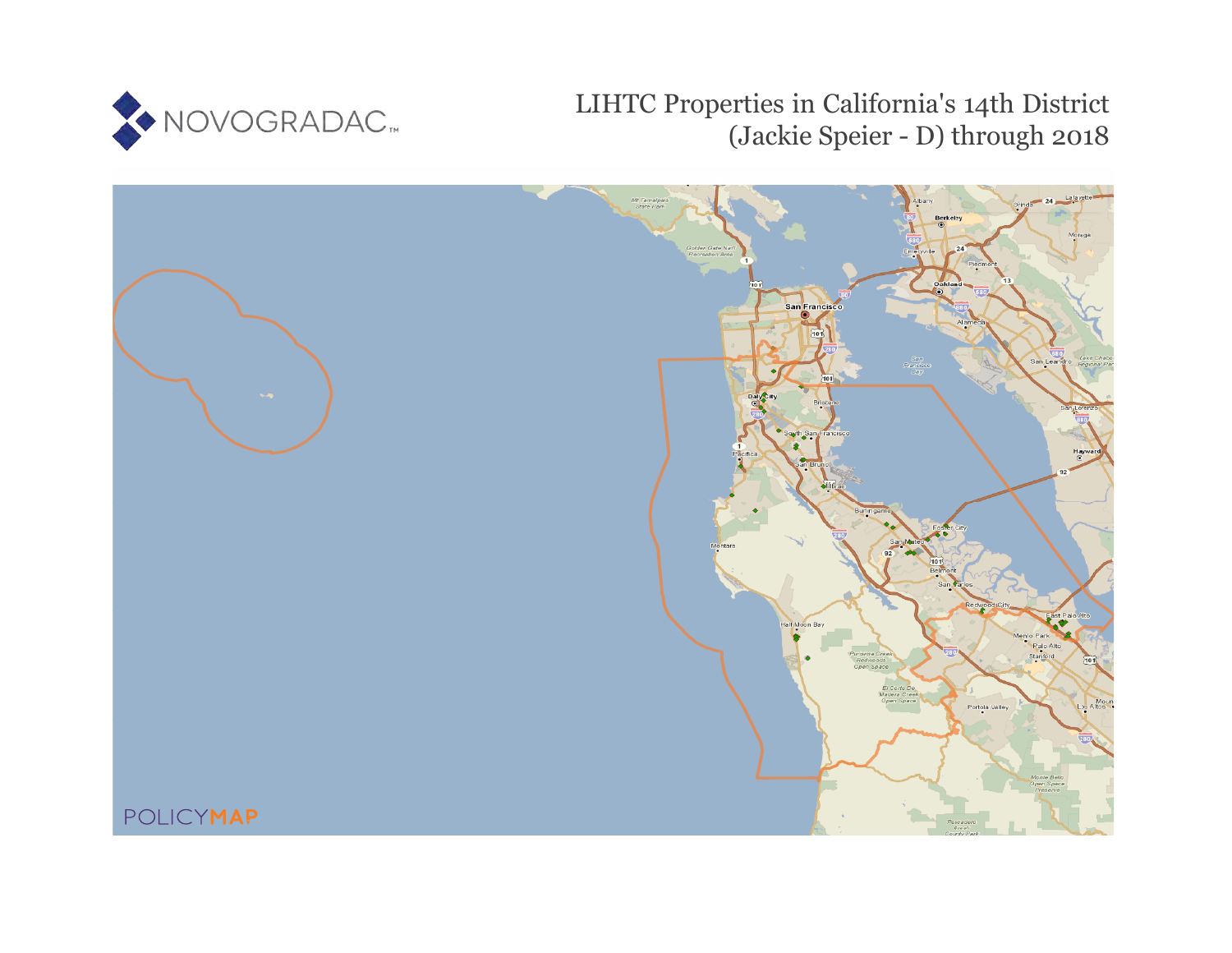| <b>Project Name</b>                                     | <b>Address</b>                          | City                           | <b>State</b> | <b>Zip Code</b> | Nonprofit<br><b>Sponsor</b> | <b>Allocation</b><br>Year | <b>Annual</b><br><b>Allocated</b><br><b>Amount</b> | <b>Year Placed<br/>in Service</b> | <b>Construction Type</b> | <b>Total</b><br><b>Units</b> | Low<br><b>Income</b><br><b>Units</b> | <b>Rent or</b><br><b>Income</b><br><b>Ceiling</b> | <b>Credit</b><br><b>Percentage</b>        | Tax-<br><b>Exempt</b><br><b>Bond</b> | <b>HUD Multi-</b><br>Family<br><b>Financing/Rental</b><br><b>Assistance</b> |
|---------------------------------------------------------|-----------------------------------------|--------------------------------|--------------|-----------------|-----------------------------|---------------------------|----------------------------------------------------|-----------------------------------|--------------------------|------------------------------|--------------------------------------|---------------------------------------------------|-------------------------------------------|--------------------------------------|-----------------------------------------------------------------------------|
| <b>COASTSIDE APTS</b>                                   | 2001<br>ROAD                            | MIRAMONTES HALF MOON BAY CA    |              | 94019           | $\mathbf{No}$               | 1996                      | \$1,119,338                                        | 1999                              | New Construction         | 80                           | 79                                   | 60% AMGI                                          | $70$ % present $\,$ No value              |                                      |                                                                             |
| <b>GREENRIDGE</b>                                       | 1565 EL CAMINO SOUTH SAN<br><b>REAL</b> | <b>FRANCISCO</b>               | CA           | 94080           | $\mathbf{No}$               | 1998                      | \$473,588                                          | 1999                              | New Construction         | 34                           | $33\,$                               | 60% AMGI                                          | 70 % present $\,$ No $\,$<br>value        |                                      |                                                                             |
| <b>WILLOW COURT</b><br><b>PHASE I</b>                   | 1105 WILLOW<br>RD                       | <b>MENLO PARK</b>              | ${\rm CA}$   | 94025           | $\rm No$                    | 1991                      | \$57,039                                           | 1992                              | <b>New Construction</b>  | $6\phantom{.}6$              | $\bf 6$                              | 60% AMGI                                          | $70$ % present $\,$ No value              |                                      |                                                                             |
| <b>LIGHT TREE APTS</b>                                  | 1805 E<br><b>BAYSHORE RD</b>            | EAST PALO ALTO CA              |              | 94303           | Yes                         | 1999                      | \$325,883                                          | 2000                              | Acquisition and Rehab 94 |                              | 93                                   | 60% AMGI                                          | $30\,\%$ present $\,$ $\rm{Yes}$<br>value |                                      |                                                                             |
| <b>CARTER TERRACE</b>                                   |                                         | 530 CARTER ST SAN FRANCISCO CA |              | 94134           | $\mathbf{N}\mathbf{o}$      | 2002                      | \$961,497                                          | 2004                              | <b>New Construction</b>  | 101                          | 100                                  | 60% AMGI                                          | $30\,\%$ present $\,\mathrm{Yes}$ value   |                                      |                                                                             |
| <b>LAKESIDE APTS</b>                                    | 2590<br><b>FRANCISCO</b><br><b>BLVD</b> | <b>PACIFICA</b>                | CA           | 94044           | No                          | 2003                      | \$181,189                                          | 2004                              | New Construction         | 10                           | 10                                   | 60% AMGI                                          | $70$ % present $\,$ No $\,$<br>value      |                                      |                                                                             |
| <b>NUGENT SQUARE</b>                                    | 2361<br><b>UNIVERSITY</b><br>AVE        | EAST PALO ALTO CA              |              | 94303           | $\mathbf{No}$               | 2002                      | \$598,369                                          | 2004                              | New Construction         | $32\,$                       | 31                                   | 60% AMGI                                          | $70\,\%$ present $\,$ No value            |                                      |                                                                             |
| <b>LAUREOLA OAKS</b>                                    | <b>907 E SAN</b><br><b>CARLOS AVE</b>   | <b>SAN CARLOS</b>              | CA           | 94070           | No                          | 1992                      | \$200,000                                          | 1994                              | <b>New Construction</b>  | 16                           | 16                                   | 60% AMGI                                          | $70$ % present $\,$ No $\,$<br>value      |                                      |                                                                             |
| <b>GLORIA WAY</b><br><b>COMMUNITY</b><br><b>HOUSING</b> | 2400 GLORIA<br><b>WAY</b>               | EAST PALO ALTO CA              |              | 94303           | $\mathbf{No}$               | 1995                      | \$352,280                                          | 1996                              | New Construction         | ${\bf 38}$                   | 37                                   | 60% AMGI                                          | $70\,\%$ present $\,$ No value            |                                      |                                                                             |
| 2154 DUMBARTON AVE DUMBARTON                            | 2154<br>AVE                             | EAST PALO ALTO CA              |              | 94303           |                             | 1988                      | $\$0$                                              | Insufficient<br>Data              | Not Indicated            | $\mathbf{1}$                 | $\mathbf{1}$                         |                                                   | Not<br>Indicated                          |                                      |                                                                             |
| 2210 OAKWOOD DR                                         | DR                                      | 2210 OAKWOOD EAST PALO ALTO CA |              | 94303           |                             | 1988                      | \$0                                                | Insufficient<br>Data              | Not Indicated            | $\mathbf{1}$                 | $\mathbf{1}$                         |                                                   | Not<br>Indicated                          |                                      |                                                                             |
| MAIN STREET PARK II 1131 MAIN ST                        |                                         | HALF MOON BAY CA               |              | 94019           |                             | Insufficient<br>Data      | $\$0$                                              | Insufficient<br>Data              | Not Indicated            | 27                           | $\bf{0}$                             |                                                   | Not<br>Indicated                          |                                      |                                                                             |
| PENINSULA PARK<br><b>APTS</b>                           | 1977 TATE ST                            | EAST PALO ALTO CA              |              | 94303           | No                          | 1999                      | \$339,622                                          | 2001                              | <b>New Construction</b>  | 129                          | 65                                   | 60% AMGI                                          | $30\,\%$ present $\,$ Yes value           |                                      |                                                                             |

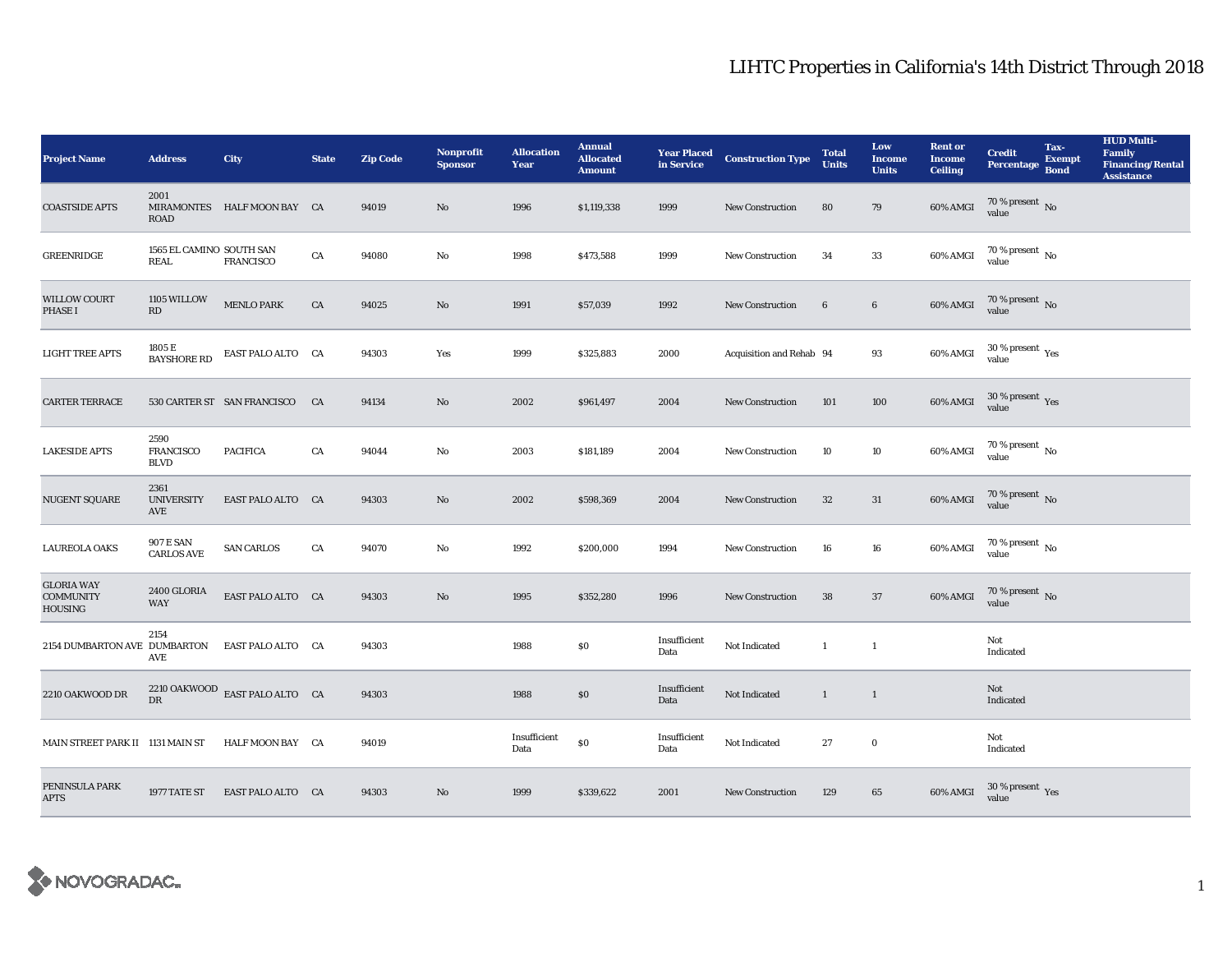| <b>Project Name</b>                              | <b>Address</b>                                       | City                        | <b>State</b> | <b>Zip Code</b> | <b>Nonprofit</b><br><b>Sponsor</b> | <b>Allocation</b><br>Year | <b>Annual</b><br><b>Allocated</b><br><b>Amount</b> |      | <b>Year Placed Construction Type</b><br>in Service | <b>Total</b><br><b>Units</b> | Low<br><b>Income</b><br><b>Units</b> | <b>Rent or</b><br><b>Income</b><br><b>Ceiling</b> | <b>Credit</b><br><b>Percentage</b>      | Tax-<br><b>Exempt</b><br><b>Bond</b> | <b>HUD Multi-</b><br>Family<br><b>Financing/Rental</b><br><b>Assistance</b> |
|--------------------------------------------------|------------------------------------------------------|-----------------------------|--------------|-----------------|------------------------------------|---------------------------|----------------------------------------------------|------|----------------------------------------------------|------------------------------|--------------------------------------|---------------------------------------------------|-----------------------------------------|--------------------------------------|-----------------------------------------------------------------------------|
| RUNNYMEADE<br><b>GARDENS</b>                     | 2301 COOLEY<br>$\operatorname{AVE}$                  | EAST PALO ALTO CA           |              | 94303           | No                                 | 2000                      | \$232,642                                          | 2001 | Acquisition and Rehab 78                           |                              | 77                                   | 60% AMGI                                          | $30$ % present $\,$ $\rm Yes$<br>value  |                                      |                                                                             |
| SAN PEDRO COMMONS 101 A ST                       |                                                      | <b>COLMA</b>                | CA           | 94014           | Yes                                | 1999                      | \$810,048                                          | 2001 | New Construction                                   | 74                           | 73                                   | 60% AMGI                                          | $70$ % present $\,$ No value            |                                      |                                                                             |
| <b>SANTA INEZ APTS</b><br><b>VILLAS</b>          | 240 ELM ST                                           | <b>SAN MATEO</b>            | CA           | 94401           | No                                 | 1999                      | \$717,688                                          | 2001 | <b>New Construction</b>                            | 44                           | 43                                   | 60% AMGI                                          | $70$ % present $\,$ No value            |                                      |                                                                             |
| <b>METRO CENTER</b><br><b>SENIOR HOMES</b>       | 100 VILLAGE LN FOSTER CITY                           |                             | CA           | 94404           | $\mathbf{N}\mathbf{o}$             | 1995                      | \$345,762                                          | 1997 | New Construction                                   | 60                           | ${\bf 59}$                           | 60% AMGI                                          | $30\,\%$ present $\,$ Yes value         |                                      |                                                                             |
| <b>SCHOOL HOUSE</b><br><b>STATION I</b>          | 7200 MISSION<br><b>ST</b>                            | <b>DALY CITY</b>            | ${\rm CA}$   | 94014           | $\mathbf {No}$                     | 1995                      | \$873,576                                          | 1997 | New Construction                                   | 47                           | 46                                   | 60% AMGI                                          | $70$ % present $\,$ No value            |                                      |                                                                             |
| MAGNOLIA PLAZA                                   | <b>630 BADEN AVE SOUTH SAN</b>                       |                             | ${\rm CA}$   | 94080           | $\mathbf{N}\mathbf{o}$             | 1988                      | \$124,280                                          | 1988 | <b>New Construction</b>                            | 124                          | 124                                  | 60% AMGI                                          | $70$ % present $\,$ No value            |                                      |                                                                             |
| PACIFIC OAKS                                     | 750 ODDSTAD<br><b>BLVD</b>                           | <b>PACIFICA</b>             | CA           | 94044           | No                                 | 1988                      | \$229,044                                          | 1988 | <b>New Construction</b>                            | 103                          | 103                                  | 60% AMGI                                          | 70 % present $\,$ No $\,$<br>value      |                                      |                                                                             |
| MOONRIDGE II                                     | 2001<br>POINT RD                                     | MIRAMONTES HALF MOON BAY CA |              | 94019           | $\mathbf{N}\mathbf{o}$             | 1999                      | \$1,230,628                                        | 2001 | New Construction                                   | 80                           | 79                                   | 60% AMGI                                          | $70$ % present $\,$ No value            |                                      |                                                                             |
| MIRAMAR APTS                                     | 1288 E<br>HILLSDALE<br><b>BLVD</b>                   | <b>FOSTER CITY</b>          | CA           | 94404           | $\mathbf{N}\mathbf{o}$             | 2000                      | \$255,106                                          | 2002 | New Construction                                   | 159                          | ${\bf 32}$                           | <b>50% AMGI</b>                                   | $30\,\%$ present $\,\mathrm{Yes}$ value |                                      |                                                                             |
| <b>OCEAN VIEW SENIOR</b><br><b>APARTMENTS</b>    | 555 CRESPI<br><b>DRIVE</b>                           | <b>PACIFICA</b>             | CA           | 94044           | $\mathbf{N}\mathbf{o}$             | 2015                      | \$996,774                                          | 2016 | Acquisition and Rehab 100                          |                              | 99                                   | 60% AMGI                                          | 30 % present<br>value                   |                                      | Yes                                                                         |
| <b>ST MATHEW HOTEL</b>                           | 215 SECOND<br>AVE                                    | <b>SAN MATEO</b>            | CA           | 94401           | No                                 | 1996                      | \$361,792                                          | 1998 | Acquisition and Rehab 57                           |                              | $57\,$                               | 60% AMGI                                          | $70\,\%$ present $_{\rm{No}}$           |                                      |                                                                             |
| <b>ROTARY HACIENDAS</b><br><b>SENIOR HOUSING</b> | $2700\ \mathrm{HACIENDA}\ \mathrm{SAN\ MATEO}$<br>ST |                             | CA           | 94403           | $\mathbf{N}\mathbf{o}$             | 1989                      | \$440,626                                          | 1990 | Acquisition and Rehab 81                           |                              | 81                                   | $60\%$ AMGI                                       | $70\,\%$ present $\,$ No value          |                                      |                                                                             |
| CITY CENTER PLAZA                                | <b>950 MAIN</b><br><b>STREET</b>                     | REDWOOD CITY                | <b>CA</b>    | 94063           | Yes                                | 2015                      | \$853,683                                          | 2017 | Acquisition and Rehab 81                           |                              | 80                                   | 60% AMGI                                          | 30 % present<br>value                   |                                      | $\rm No$                                                                    |

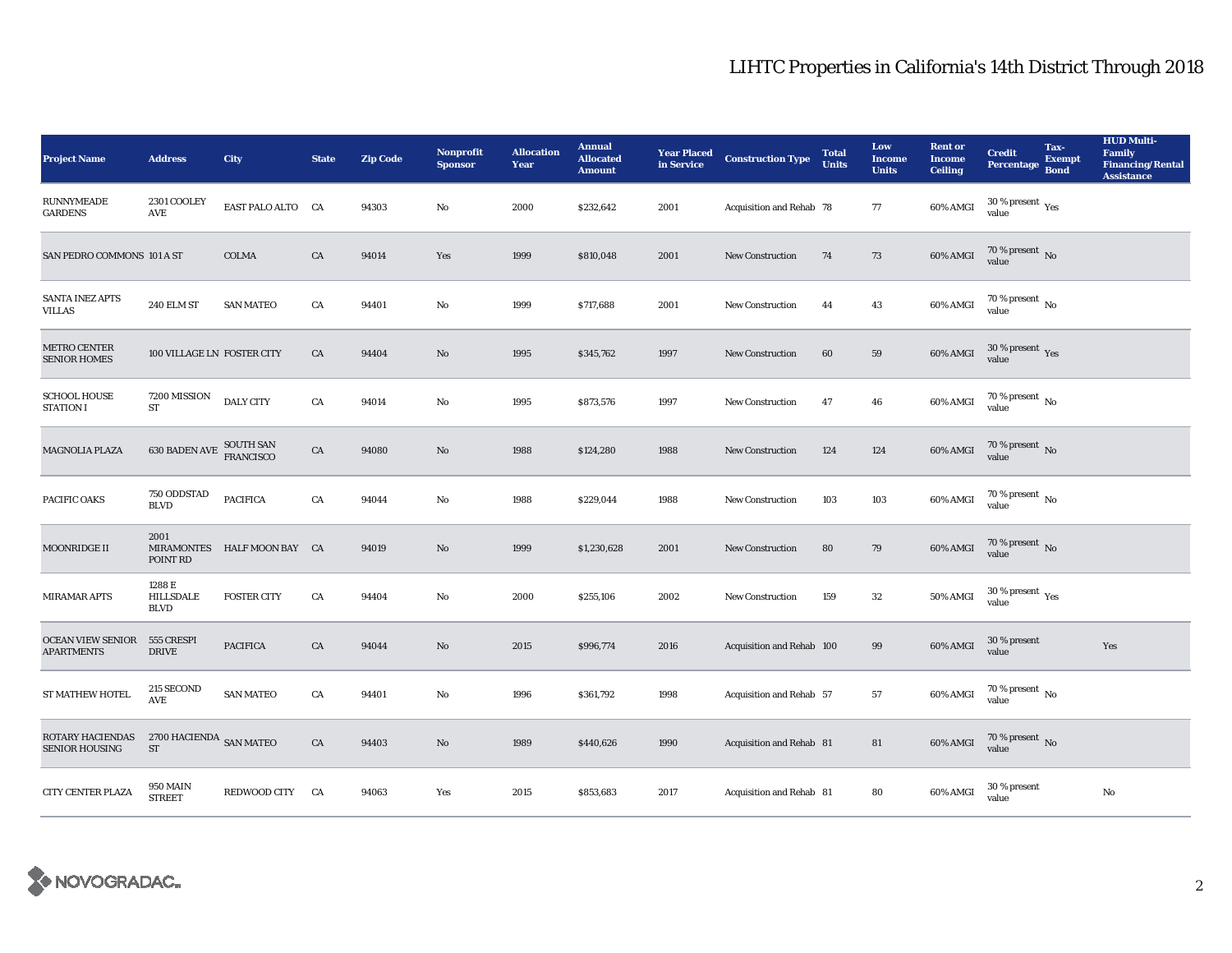| <b>Project Name</b>                                    | <b>Address</b>                                   | City                          | <b>State</b> | <b>Zip Code</b> | Nonprofit<br><b>Sponsor</b> | <b>Allocation</b><br>Year | <b>Annual</b><br><b>Allocated</b><br><b>Amount</b> | <b>Year Placed<br/>in Service</b> | <b>Construction Type</b> | <b>Total</b><br><b>Units</b> | Low<br><b>Income</b><br><b>Units</b> | <b>Rent or</b><br><b>Income</b><br><b>Ceiling</b> | <b>Credit</b><br>Percentage Bond                | Tax-<br><b>Exempt</b> | <b>HUD Multi-</b><br><b>Family</b><br><b>Financing/Rental</b><br><b>Assistance</b> |
|--------------------------------------------------------|--------------------------------------------------|-------------------------------|--------------|-----------------|-----------------------------|---------------------------|----------------------------------------------------|-----------------------------------|--------------------------|------------------------------|--------------------------------------|---------------------------------------------------|-------------------------------------------------|-----------------------|------------------------------------------------------------------------------------|
| <b>SEQUOIA BELLE</b><br><b>HAVEN</b>                   | 1221 WILLOW<br><b>ROAD</b>                       | <b>MENLO PARK</b>             | CA           | 94025           | No                          | 2015                      | \$2,079,214                                        | 2017                              | New Construction         | 90                           | 89                                   | <b>60% AMGI</b>                                   | 70 % present<br>value                           |                       | Yes                                                                                |
| <b>SWEENEY LANE</b><br><b>APARTMENTS</b>               | 6800 MISSION<br><b>STREET</b>                    | <b>DALY CITY</b>              | ${\rm CA}$   | 94014           | Yes                         | 2015                      | \$1,143,867                                        | 2017                              | <b>New Construction</b>  | 52                           | 51                                   | 60% AMGI                                          | 30 % present<br>value                           |                       | Yes                                                                                |
| TRESTLE GLEN                                           | 370 F ST                                         | <b>COLMA</b>                  | ${\rm CA}$   | 94014           | Yes                         | 2008                      | \$1,174,241                                        | 2009                              | <b>New Construction</b>  | 119                          | $117\,$                              | 60% AMGI                                          | $30\,\%$ present $\,$ Yes value                 |                       | No                                                                                 |
| PENINSULA STATION                                      | 2901 S EL<br><b>CAMINO REAL</b>                  | <b>SAN MATEO</b>              | CA           | 94403           | Yes                         | 2008                      | \$1,674,175                                        | 2010                              | <b>New Construction</b>  | 68                           | 67                                   | 60% AMGI                                          | 70 % present $\,$ No $\,$<br>value              |                       | No                                                                                 |
| ARCHSTONE SAN<br><b>BRUNO II</b>                       | $1099$ ADMIRAL $\_$ SAN BRUNO $\,$<br>CT         |                               | CA           | 94066           | No                          | 2005                      | \$454,326                                          | 2007                              | <b>New Construction</b>  | 185                          | 37                                   | <b>50% AMGI</b>                                   | $30\,\%$ present $\,$ Yes value                 |                       |                                                                                    |
| <b>GRAND OAK APTS</b>                                  | 99 OAK AVE                                       | <b>SOUTH SAN</b><br>FRANCISCO | ${\rm CA}$   | 94080           | No                          | 2005                      | \$770,813                                          | 2007                              | <b>New Construction</b>  | 43                           | 42                                   | 60% AMGI                                          | $30\,\%$ present $\,$ Yes value                 |                       |                                                                                    |
| THE CROSSING PHASE 1101 NATIONAL SAN BRUNO             | AVE                                              |                               | CA           | 94066           | No                          | 2005                      | \$1,106,566                                        | 2007                              | <b>New Construction</b>  | 114                          | 113                                  | 60% AMGI                                          | $30\,\%$ present $\,$ Yes value                 |                       |                                                                                    |
| THE CROSSING PHASE 1101 NATIONAL SAN BRUNO<br>$\rm II$ | AVE                                              |                               | ${\rm CA}$   | 94066           | No                          | 2005                      | \$1,118,714                                        | 2007                              | <b>New Construction</b>  | 114                          | 113                                  | 60% AMGI                                          | $30\,\%$ present $\rm\thinspace_{Yes}$<br>value |                       |                                                                                    |
| VILLA MONTGOMERY                                       | 1500 EL<br>CAMINO REAL                           | REDWOOD CITY CA               |              | 94063           | No                          | 2005                      | \$1,033,971                                        | 2007                              | <b>New Construction</b>  | 58                           | 57                                   | 60% AMGI                                          | $30\,\%$ present $\,\mathrm{Yes}$ value         |                       |                                                                                    |
| <b>DOLORES LIA</b>                                     | 1275 EL CAMINO $_{\rm ~MILLBRAE}$<br><b>REAL</b> |                               | CA           | 94030           | Yes                         | 2011                      | \$355,406                                          | 2012                              | <b>New Construction</b>  | 27                           | 26                                   | 60% AMGI                                          | $30\,\%$ present $\,\mathrm{Yes}$ value         |                       | No                                                                                 |
| <b>EL CAMINO FAMILY</b><br><b>HOUSING PHASE II</b>     | 636 EL CAMINO SOUTH SAN<br>REAL                  | <b>FRANCISCO</b>              | CA           | 94080           | Yes                         | 2010                      | \$596,029                                          | 2012                              | <b>New Construction</b>  | 47                           | 47                                   | 60% AMGI                                          | $30\,\%$ present $\,\mathrm{Yes}$ value         |                       | Yes                                                                                |
| EL CAMINO FAMILY<br><b>HOUSING PHASE I</b>             | 636 EL CAMINO SOUTH SAN<br><b>REAL</b>           | FRANCISCO                     | ${\rm CA}$   | 94080           | Yes                         | 2010                      | \$1,259,129                                        | 2012                              | <b>New Construction</b>  | 62                           | 61                                   | 60% AMGI                                          | $70\,\%$ present $\,$ No value                  |                       | Yes                                                                                |
| 2000 S DELAWARE<br><b>FAMILY HOUSING</b>               | 1990 S<br><b>DELAWARE ST</b>                     | <b>SAN MATEO</b>              | ${\rm CA}$   | 94403           | Yes                         | 2011                      | \$1,069,652                                        | 2013                              | <b>New Construction</b>  | 60                           | 59                                   | 60% AMGI                                          | $70\,\%$ present $_{\rm{No}}$                   |                       | Yes                                                                                |

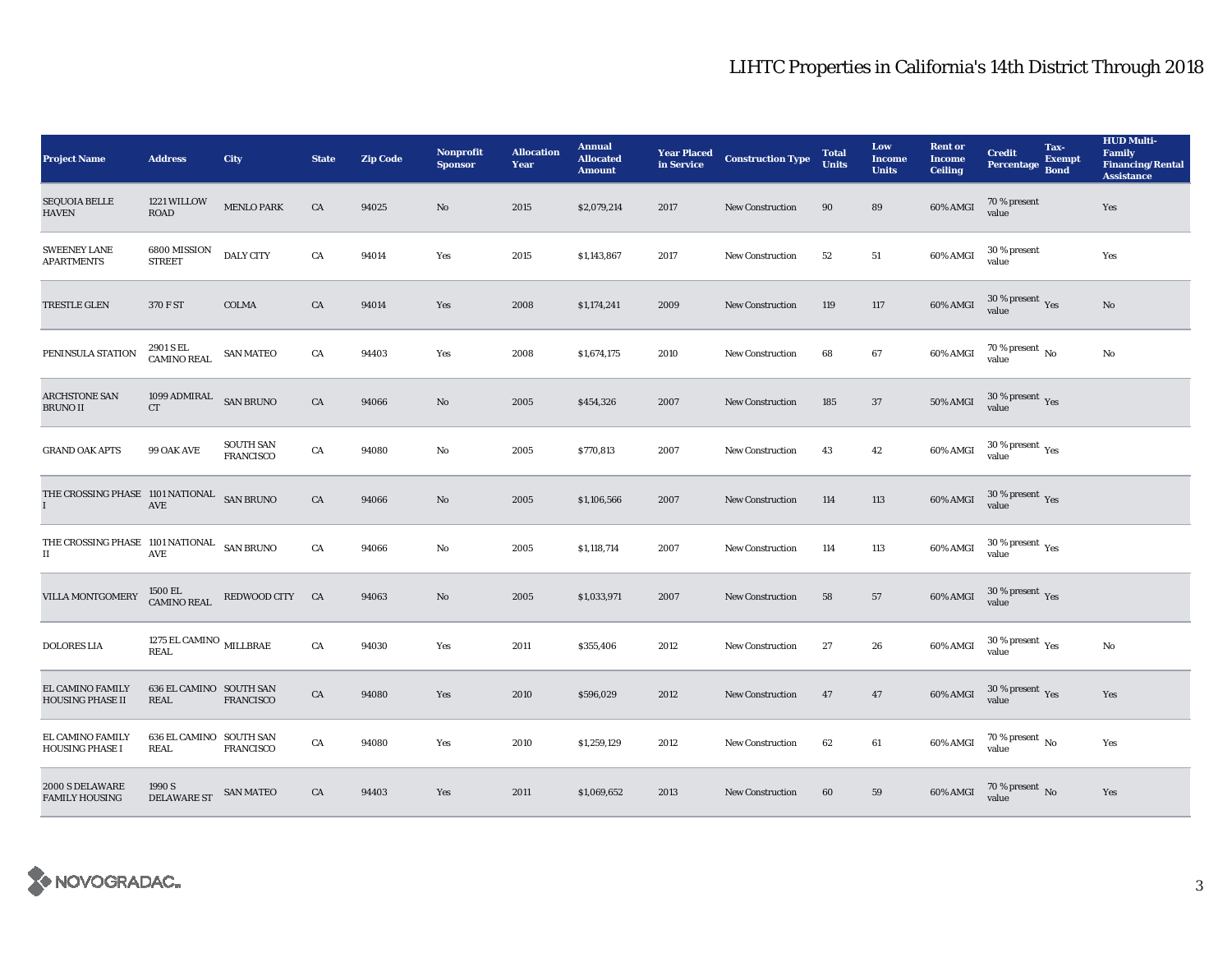| <b>Project Name</b>                                                                          | <b>Address</b>                   | City                          | <b>State</b> | <b>Zip Code</b> | <b>Nonprofit</b><br><b>Sponsor</b> | <b>Allocation</b><br>Year | <b>Annual</b><br><b>Allocated</b><br><b>Amount</b> | <b>Year Placed</b><br>in Service | <b>Construction Type</b>  | <b>Total</b><br><b>Units</b> | Low<br><b>Income</b><br><b>Units</b> | <b>Rent or</b><br><b>Income</b><br><b>Ceiling</b> | <b>Credit</b><br><b>Percentage</b>              | Tax-<br><b>Exempt</b><br><b>Bond</b> | <b>HUD Multi-</b><br><b>Family</b><br><b>Financing/Rental</b><br><b>Assistance</b> |
|----------------------------------------------------------------------------------------------|----------------------------------|-------------------------------|--------------|-----------------|------------------------------------|---------------------------|----------------------------------------------------|----------------------------------|---------------------------|------------------------------|--------------------------------------|---------------------------------------------------|-------------------------------------------------|--------------------------------------|------------------------------------------------------------------------------------|
| <b>SCHOOL HOUSE</b><br><b>STATION II</b>                                                     | 6730 MISSION<br>ST               | <b>DALY CITY</b>              | CA           | 94014           | Yes                                | 2011                      | \$650,373                                          | 2013                             | <b>New Construction</b>   | 71                           | 69                                   | 60% AMGI                                          | $30$ % present $\,$ $\rm Yes$<br>value          |                                      | No                                                                                 |
| <b>CROSSINGS (SAN</b><br>BRUNO)                                                              | 853<br>COMMODORE SAN BRUNO<br>DR |                               | CA           | 94066           | No                                 | 2002                      | \$505,342                                          | 2004                             | New Construction          | 300                          | $\bf{60}$                            | <b>50% AMGI</b>                                   | $30\ \%$ present $\ \ \gamma_{\rm e s}$         |                                      |                                                                                    |
| SAN MATEO ROTARY<br><b>FLORITAS</b>                                                          | <b>99 27TH AVE</b>               | <b>SAN MATEO</b>              | CA           | 94403           | No                                 | 2003                      | \$631,900                                          | 2005                             | <b>New Construction</b>   | 50                           | 47                                   | 60% AMGI                                          | $70$ % present $\,$ $_{\rm No}$<br>value        |                                      |                                                                                    |
| <b>COURTYARD AT BAY</b><br><b>ROAD</b>                                                       | <b>1730 BAY RD</b>               | EAST PALO ALTO CA             |              | 94303           | No                                 | 2004                      | \$1,313,425                                        | 2005                             | New Construction          | 74                           | 76                                   | 60% AMGI                                          | 70 % present $\,$ No $\,$<br>value              |                                      |                                                                                    |
| <b>COASTSIDE SENIOR</b><br>HOUSING                                                           | 925 MAIN ST                      | HALF MOON BAY CA              |              | 94019           | Yes                                | 2012                      | \$769,938                                          | 2014                             | <b>New Construction</b>   | 40                           | 39                                   | 60% AMGI                                          | 70 % present $\,$ No $\,$<br>value              |                                      | Yes                                                                                |
| HALF MOON VILLAGE I 801 ARNOLD                                                               |                                  | HALF MOON BAY CA              |              | 94019           | Yes                                | 2012                      | \$696,094                                          | 2014                             | <b>New Construction</b>   | 45                           | 44                                   | 60% AMGI                                          | 70 % present $\hbox{~No}$<br>value              |                                      | Yes                                                                                |
| MAIN STREET PARK I 1101 MAIN ST                                                              |                                  | HALF MOON BAY CA              |              | 94019           | Yes                                | 2014                      | \$333,490                                          | 2014                             | <b>New Construction</b>   | 36                           | 35                                   | 60% AMGI                                          | $30\,\%$ present $\rm\thinspace_{Yes}$<br>value |                                      | No                                                                                 |
| WOODLANDS NEWELL WOODLAND                                                                    | 1761<br>AVE                      | EAST PALO ALTO CA             |              | 94303           | Yes                                | 2013                      | \$697,005                                          | 2014                             | Acquisition and Rehab 49  |                              | 47                                   | 60% AMGI                                          | 30 % present $\gamma_{\rm e s}$<br>value        |                                      | Yes                                                                                |
| 1100 OCEAN AVENUE<br><b>APARTMENTS</b>                                                       | 1100 OCEAN<br><b>AVENUE</b>      | SAN FRANCISCO CA              |              | 94103           | Yes                                | 2013                      | \$1,225,562                                        | 2015                             | New Construction          | 71                           | 70                                   | 60% AMGI                                          | 30 % present $\rm \gamma_{\rm es}$<br>value     |                                      | No                                                                                 |
| HALF MOON VILLAGE<br><b>PHASE II</b>                                                         |                                  | 1 BLOOM LANE HALF MOON BAY CA |              | 94019           | Yes                                | 2013                      | \$2,413,336                                        | 2015                             | <b>New Construction</b>   | 115                          | 114                                  | 60% AMGI                                          | 70 % present $\hbox{~No}$<br>value              |                                      | Yes                                                                                |
| <b>ALPHA POINT AT</b><br>FOSTER SQUARE FKA 790 ALMA LANE FOSTER CITY<br><b>FOSTER SQUARE</b> |                                  |                               | CA           | 94404           | Yes                                | 2014                      | \$1,569,725                                        | 2015                             | New Construction          | 66                           | 67                                   | 60% AMGI                                          | 70 % present<br>value                           |                                      | $\rm No$                                                                           |
| ROTARY PLAZA<br><b>APARTMENTS</b>                                                            | 433 ALIDA WAY                    | SOUTH SAN<br>FRANCSCO         | ${\rm CA}$   | 94080           | No                                 | 2014                      | \$2,087,161                                        | 2016                             | Acquisition and Rehab 179 |                              | 177                                  | 60% AMGI                                          | $30$ % present $\,$ $\rm Yes$<br>value          |                                      | Yes                                                                                |
| 255 WOODSIDE                                                                                 | 255 WOODSIDE<br><b>AVENUE</b>    | SAN FRANCISCO CA              |              | 94127           | Yes                                | 2015                      | \$1,627,989                                        | 2016                             | Acquisition and Rehab 107 |                              | 106                                  | 60% AMGI                                          | 30 % present<br>value                           |                                      | Yes                                                                                |